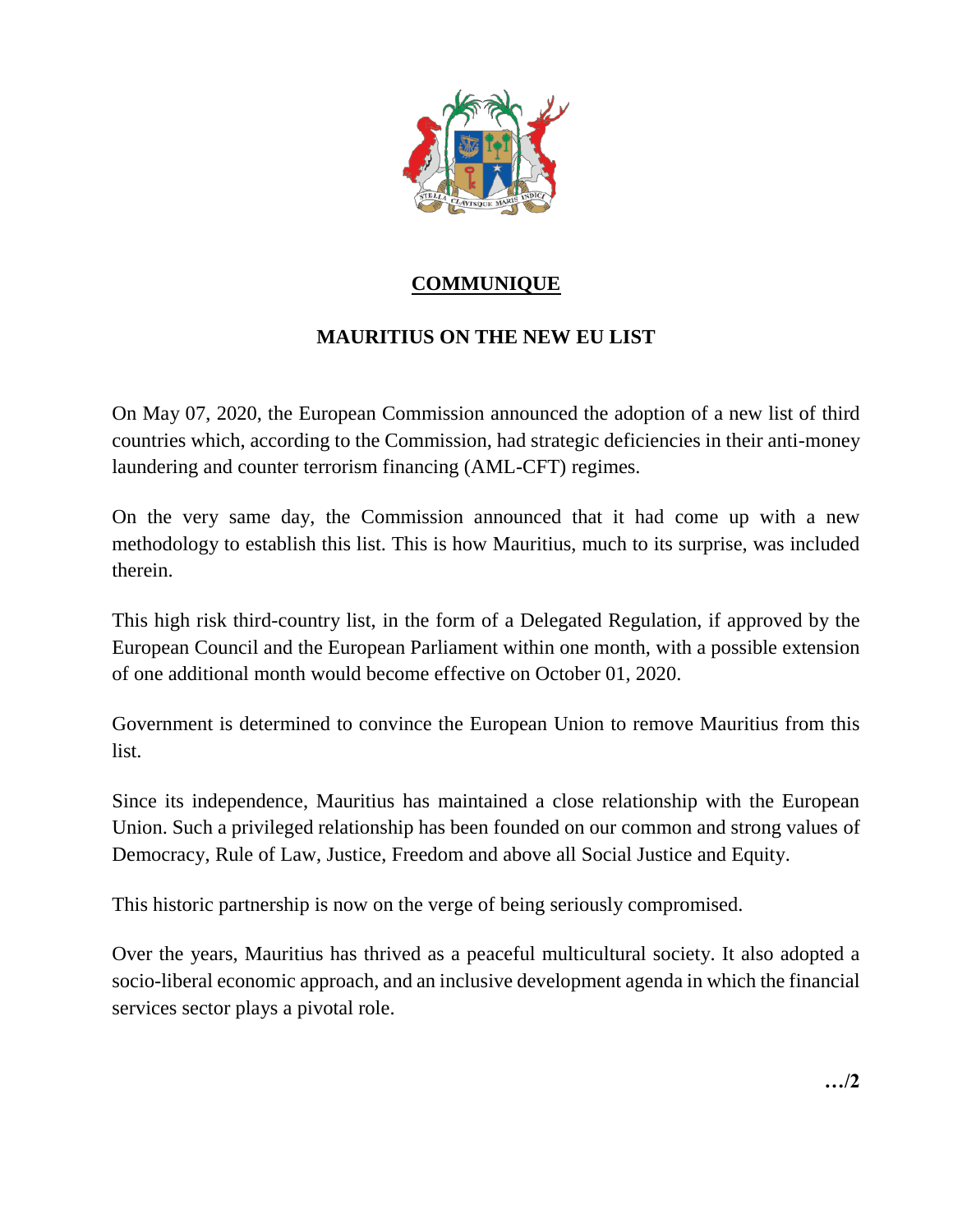Mauritius has always adhered to international standards of good governance, transparency and taxation. To recall, the EU and the OECD have recently confirmed that Mauritius' tax regime is in conformity with their governing standards. Mauritius has also incorporated FATCA and CRS requirements into its domestic laws and has ratified the OECD's Multi-Lateral Instrument (MLI).

Our determination to convince the EU to remove Mauritius from this list is premised on the following:

**Laws and Procedures:** The Regulation was published on May 07, 2020, on the very same day that the Commission unilaterally adopted the new methodology.

Mauritius, was not given an opportunity to provide any explanation or make any representation to the Commission prior to its inclusion on the list. Mauritius was furthermore neither consulted nor heard, let alone informed that a new methodology had come into effect.

The fundamental right of the states to be heard before an impactful decision is taken against their interests, has therefore not been respected, despite the fact that this fundamental right is clearly spelt out in Article 41 of the EU Charter of Fundamental Rights.

Furthermore, in contravention with its own procedures, the Commission merely replicated the findings of the Financial Action Task Force (FATF) without considering the intrinsic and fundamental differences between countries that form part of the FATF blacklist as compared to other countries like Mauritius, that are on the monitoring list.

In so doing, the Commission literally amalgamated Mauritius with a number of countries that are traditionally classified as blacklisted by the FATF. We reiterate that all of this was done without even providing Mauritius with an opportunity to make any representation whatsoever.

The Commission further disregarded the fundamental principle of proportionality in failing to measure the seriousness of the consequences of including Mauritius on this list as compared to the actual risks posed to the EU financial system.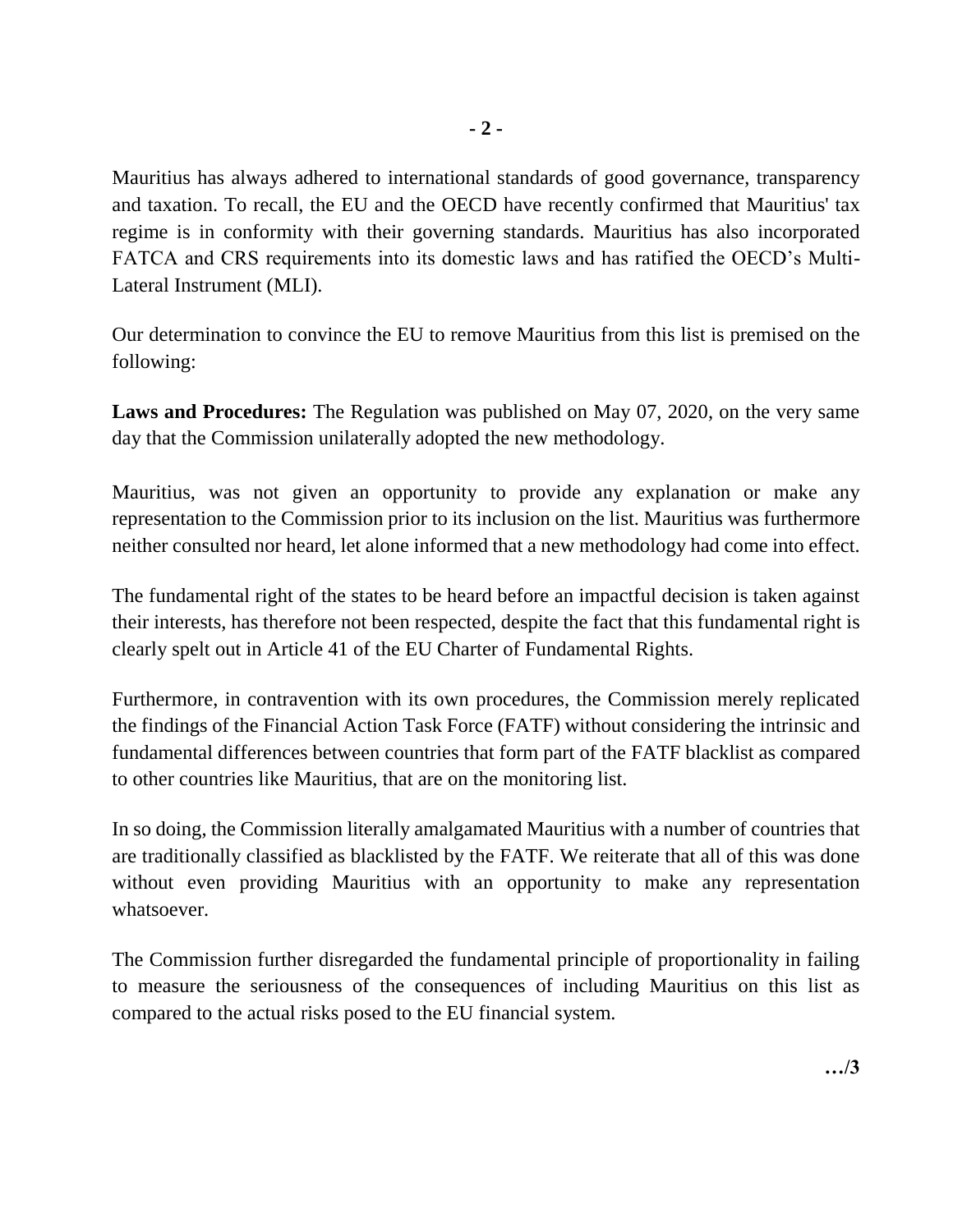**Economic impact:** This decision comes at a time when Mauritius is experiencing the brutal economic effects of the COVID-19 pandemic. The Commission's list, if approved, will exacerbate the recession already caused by the pandemic.

Placing Mauritius on the blacklist will cause irreversible damage to our reputation. This will undermine investor confidence, reduce cross-border investment flows and lead to a severe disruption of our banking system. As a result, further harm will be caused to our economy.

It is obviously disproportionate to penalise our country so harshly on the basis of "unproven risks''.

Mauritius has over the decades mobilised its effort to be recognized as a model of political and economic stability in the region as evidenced by the presence of multinational corporations, development finance institutions, and investment funds, amongst others.

## **Our initiative**

The Mauritius International Financial Centre is internationally recognised as a jurisdiction of choice and substance. It has been established on the basis of a strong legal framework supported by an independent Judiciary.

In January of this year, Mauritius took cognisance of the FATF conclusions on its legal and regulatory framework on AML-CFT. It immediately formulated and agreed upon a detailed action plan with the FATF, with specific deadlines to remedy the identified shortcomings. It is noteworthy to mention that out of a total of 58 recommended actions, Mauritius has only 5 outstanding actions to implement by September 2021.

Mauritius had initially reviewed the implementation programme with the assistance of its technical advisers in order to complete the exercise by the end of the year. It subsequently decided to further accelerate this process with a final completion target of August 2020.

As such, our Government commits to implement the action plan one year ahead of the schedule which was initially agreed with the FATF.